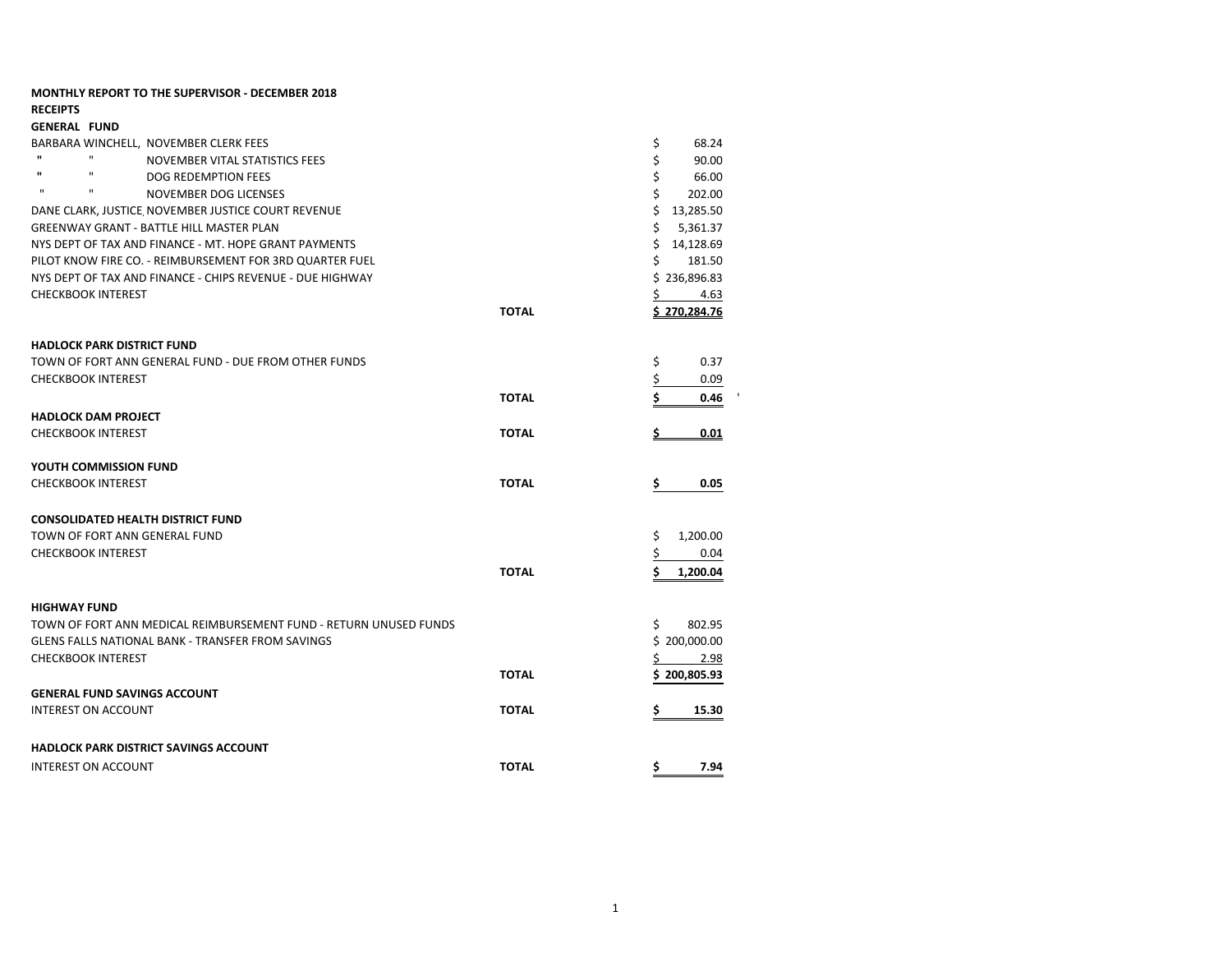| <b>HIGHWAY FUND SAVINGS ACCOUNT</b>                      |                    |                 |                                |                              |                 |
|----------------------------------------------------------|--------------------|-----------------|--------------------------------|------------------------------|-----------------|
| TOWN OF FORT ANN GENERAL FUND                            |                    |                 |                                | \$236,896.83                 |                 |
| <b>INTEREST ON ACCOUNT</b>                               |                    |                 |                                | 6.24<br>\$                   |                 |
|                                                          |                    |                 | <b>TOTAL</b>                   | \$236,903.07                 |                 |
|                                                          |                    |                 |                                |                              |                 |
| <b>LOSAP SAVINGS ACCOUNT</b>                             |                    |                 |                                |                              |                 |
| <b>INTEREST ON ACCOUNT</b>                               |                    |                 | <b>TOTAL</b>                   | \$<br>0.65                   |                 |
| <b>MEDICAL REIMBURSEMENT ACCOUNT</b>                     |                    |                 |                                |                              |                 |
| TOWN OF FORT ANN HIGHWAY FUND - H.I.                     |                    |                 |                                | \$<br>2,976.92               |                 |
| <b>CHECKBOOK INTEREST</b>                                |                    |                 |                                | \$<br>0.02                   |                 |
|                                                          |                    |                 | <b>TOTAL</b>                   | \$<br>2,976.94               |                 |
| <b>TRUST &amp; AGENCY FUND</b>                           | <b>HIGHWAY</b>     |                 | <b>GENERAL</b>                 | <b>HADLOCK PARK DISTRICT</b> |                 |
| <b>NYS RETIREMENT</b>                                    | \$ 51,741.50       |                 | \$19,897.36                    | \$<br>984.00                 |                 |
| <b>HEALTH &amp; DENTAL INSURANCE</b>                     | \$21,193.19        |                 | \$<br>2,186.58                 | \$                           |                 |
| <b>STATE TAX</b>                                         | \$1,299.78         |                 | Ś<br>1,310.21                  | \$                           |                 |
| <b>FEDERAL TAX</b>                                       | \$2,903.00         |                 | 3,262.00<br>\$                 | \$<br>2.00                   |                 |
| <b>FICA</b>                                              | \$<br>4,615.92     |                 | \$<br>3,354.22                 | \$<br>253.96                 |                 |
| DEFFERED COMPENSATION                                    | \$<br>185.88       |                 | Ś<br>$\blacksquare$            | Ś                            |                 |
| <b>CHILD SUPPORT</b>                                     | \$<br>1,200.00     |                 | \$<br>$\overline{\phantom{a}}$ | \$                           |                 |
| PAID FAMILY LEAVE                                        | Ś<br>38.84         |                 | \$<br>5.54                     | \$                           |                 |
| <b>CREDIT UNION</b>                                      | Ś.<br>1,368.80     |                 | 742.00                         | Ś                            |                 |
| AFLAC                                                    | \$<br>635.28       |                 | 239.88                         | \$<br>$\blacksquare$         |                 |
| <b>TOTALS</b>                                            | <u>\$85,182.19</u> |                 | \$.<br>30,997.79               | \$<br>1,239.96               |                 |
|                                                          |                    | <b>INTEREST</b> | \$<br>0.73                     | <b>TOTAL</b>                 | \$117,420.67    |
| <b>DISBURSEMENTS</b>                                     |                    |                 |                                |                              |                 |
| <b>GENERAL FUND</b>                                      |                    |                 |                                | <b>HIGHWAY FUND-T/W</b>      |                 |
| STATE COMPTROLLER - STATE SHARE OF JUSTICE COURT REVENUE |                    |                 | \$<br>8,132.50                 | <b>ABSTRACT</b>              | 7,880.07<br>\$  |
| PAYROLL                                                  |                    |                 | \$<br>22,282.09                | <b>HEALTH INSURANCE</b>      | \$<br>23,713.47 |
| <b>TOWN SHARE FICA</b>                                   |                    |                 | \$<br>1,677.11                 | PAYROLL                      | \$<br>31,261.28 |
| <b>TOWN BOARD EXPENSE</b>                                |                    |                 | \$<br>29.05                    | <b>TOWN SHARE FICA</b>       | 2,307.96<br>\$  |
| <b>JUSTICE COURT EXPENSE</b>                             |                    |                 | \$<br>50.83                    | NYS RETIREMENT               | \$<br>27,262.00 |
| <b>CENTRAL COMMUNICATIONS</b>                            |                    |                 | \$<br>293.86                   |                              | Ś<br>92,424.78  |
| <b>ASSESSORS EXPENSE</b>                                 |                    |                 | \$<br>2,200.00                 | <b>HIGHWAY FUND-O/V</b>      |                 |
| <b>TOWN CLERKS EXPENSE</b>                               |                    |                 | \$<br>9.99                     | ABSTRACT                     | \$<br>20,316.12 |
| <b>ATTORNEY EXPENSE</b>                                  |                    |                 | \$<br>2,640.00                 | <b>NYS RETIREMENT</b>        | \$<br>23,618.00 |
| TOWN OF FORT ANN HIGHWAY FUND                            |                    |                 | \$236,896.83                   |                              | \$<br>43,934.12 |
| DUE TO HADLOCK PARK DISTRICT                             |                    |                 | Ś<br>0.37                      |                              |                 |
| <b>SUPERVISORS EXPENSE</b>                               |                    |                 | \$<br>35.35                    | <b>TOTAL HIGHWAY</b>         | \$136,358.90    |
| TRUST AND AGENCY FUND - GENERAL SHARE OF RETIREMENT      |                    |                 | \$<br>19,429.00                |                              |                 |
| HIGHWAY SUPERINTENDENT EXPENSE                           |                    |                 | Ś<br>45.00                     |                              |                 |
| <b>BUILDINGS EXPENSE</b>                                 |                    |                 | \$<br>2,764.02                 |                              |                 |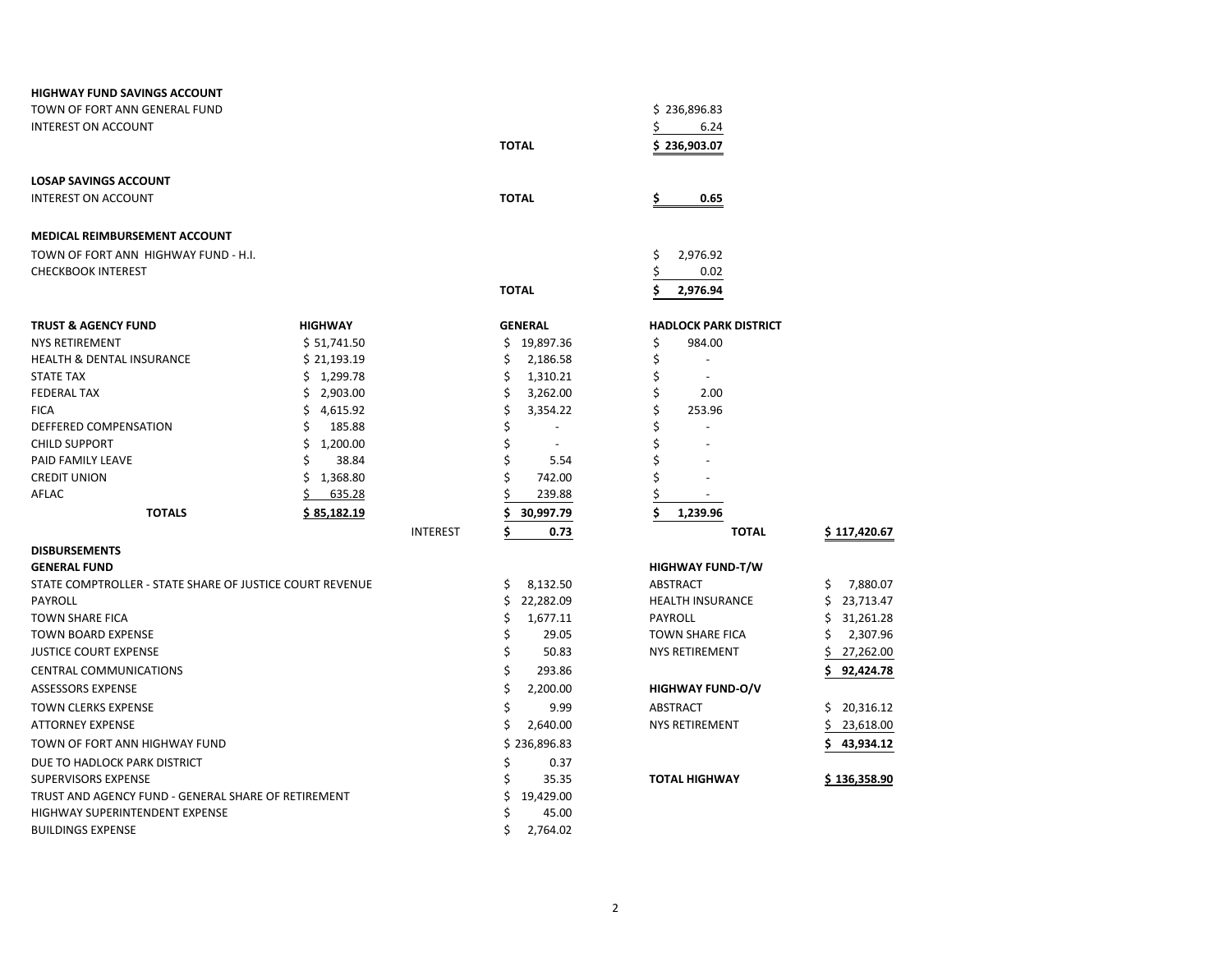| <b>CENTRAL MAILINGS</b>                                   |              | \$<br>709.48        | <b>TRUST &amp; AGENCY FUND</b> |                 |
|-----------------------------------------------------------|--------------|---------------------|--------------------------------|-----------------|
| <b>ENGINEER</b>                                           |              | \$<br>2,042.55      | <b>FICA</b>                    | 8,224.10<br>\$  |
| SAFETY INSPECTION EXPENSE                                 |              | 85.99<br>Ś          | <b>STATE TAX</b>               | 2,609.99<br>\$  |
| FIRE COMPANY - FUEL                                       |              | \$<br>383.30        | <b>FEDERAL TAX</b>             | 6,167.00        |
| TOWN OF FORT ANN CONSOLIDATED HEALTH DISTRICT             |              | Ś<br>1,200.00       | <b>HEALTH INSURANCE</b>        | 23,379.77<br>Ś. |
| <b>STREET LIGHTS</b>                                      |              | 227.96<br>\$        | <b>CREDIT UNION</b>            | 2,110.80        |
| <b>CEMETERY EXPENSE</b>                                   |              | Ś<br>995.88         | <b>CHILD SUPPORT</b>           | 1,200.00<br>\$  |
| PLANNING BOARD EXPENSE                                    |              | 561.34              | AFLAC                          | 860.28          |
| <b>HEALTH INSURANCE</b>                                   |              | 3,150.61            | RETIREMENT                     | 72,622.86<br>\$ |
|                                                           | <b>TOTAL</b> | <u>\$305,843.11</u> | DEFFERRED COMP.                | 185.88<br>S     |
|                                                           |              |                     | <b>TOTAL</b>                   | \$117,360.68    |
| <b>HADLOCK PARK DISTRICT</b>                              |              |                     |                                |                 |
| <b>TOWN SHARE OF FICA</b>                                 |              | \$<br>126.98        |                                |                 |
| <b>PAYROLL</b>                                            |              | \$<br>1,660.00      |                                |                 |
| TRUST AND AGENCY FUND - HADLOCK SHARE OF STATE RETIREMENT |              | 984.00<br>Ś         |                                |                 |
| ABSTRACT                                                  |              | 175.00              |                                |                 |
|                                                           | <b>TOTAL</b> | 2,945.98            |                                |                 |
|                                                           |              |                     |                                |                 |
| <b>HADLOCK DAM PROJECT</b>                                | <b>TOTAL</b> |                     |                                |                 |
| YOUTH COMMISSION FUND                                     | <b>TOTAL</b> |                     |                                |                 |
| <b>CONSOLIDATED HEALTH</b>                                |              |                     |                                |                 |
| <b>PAYROLL</b>                                            |              | 600.00<br>\$        |                                |                 |
| TOWN SHARE OF FICA                                        |              | 45.90               |                                |                 |
|                                                           |              | 645.90              |                                |                 |
|                                                           |              |                     |                                |                 |
| <b>GENERAL FUND SAVINGS ACCOUNT</b>                       | <b>TOTAL</b> |                     |                                |                 |
| <b>HADLOCK PARK DISTRICT SAVINGS ACCOUNT</b>              | <b>TOTAL</b> |                     |                                |                 |
| <b>HIGHWAY FUND SAVINGS ACCOUNT</b>                       |              |                     |                                |                 |
| GLENS FALLS NATIONAL BANK - TRANSFER TO CHECKING ACCOUNT  | <b>TOTAL</b> | \$200,000.00        |                                |                 |
|                                                           |              |                     |                                |                 |
| <b>LOSAP SAVINGS ACCOUNT</b>                              | <b>TOTAL</b> | S                   |                                |                 |
| MEDICAL REIMBURSEMENT ACCOUNT                             |              |                     |                                |                 |
| TOWN OF FORT ANN HIGHWAY FUND - UNUSED FUNDS              |              | 802.95<br>\$        |                                |                 |
| AC TRANSFER TO MVP SELECT/CDPHP SETTLEMENTS               |              | 2,173.97            |                                |                 |
|                                                           |              | 2,976.92<br>Ś       |                                |                 |
|                                                           |              |                     |                                |                 |

## **TRUST & AGENCY FUND**

|       |                | <b>TOTAL</b>            | \$117,360.68    |
|-------|----------------|-------------------------|-----------------|
| ΤΟΤΑL | \$305,843.11   | DEFFERRED COMP.         | 185.88          |
|       | 3,150.61       | <b>RETIREMENT</b>       | \$<br>72,622.86 |
|       | \$<br>561.34   | AFLAC                   | \$<br>860.28    |
|       | \$<br>995.88   | <b>CHILD SUPPORT</b>    | \$<br>1,200.00  |
|       | \$<br>227.96   | <b>CREDIT UNION</b>     | \$<br>2,110.80  |
|       | \$<br>1,200.00 | <b>HEALTH INSURANCE</b> | \$<br>23,379.77 |
|       | \$<br>383.30   | <b>FEDERAL TAX</b>      | \$<br>6,167.00  |
|       | \$<br>85.99    | <b>STATE TAX</b>        | \$<br>2,609.99  |
|       | \$<br>2,042.55 | <b>FICA</b>             | \$<br>8,224.10  |